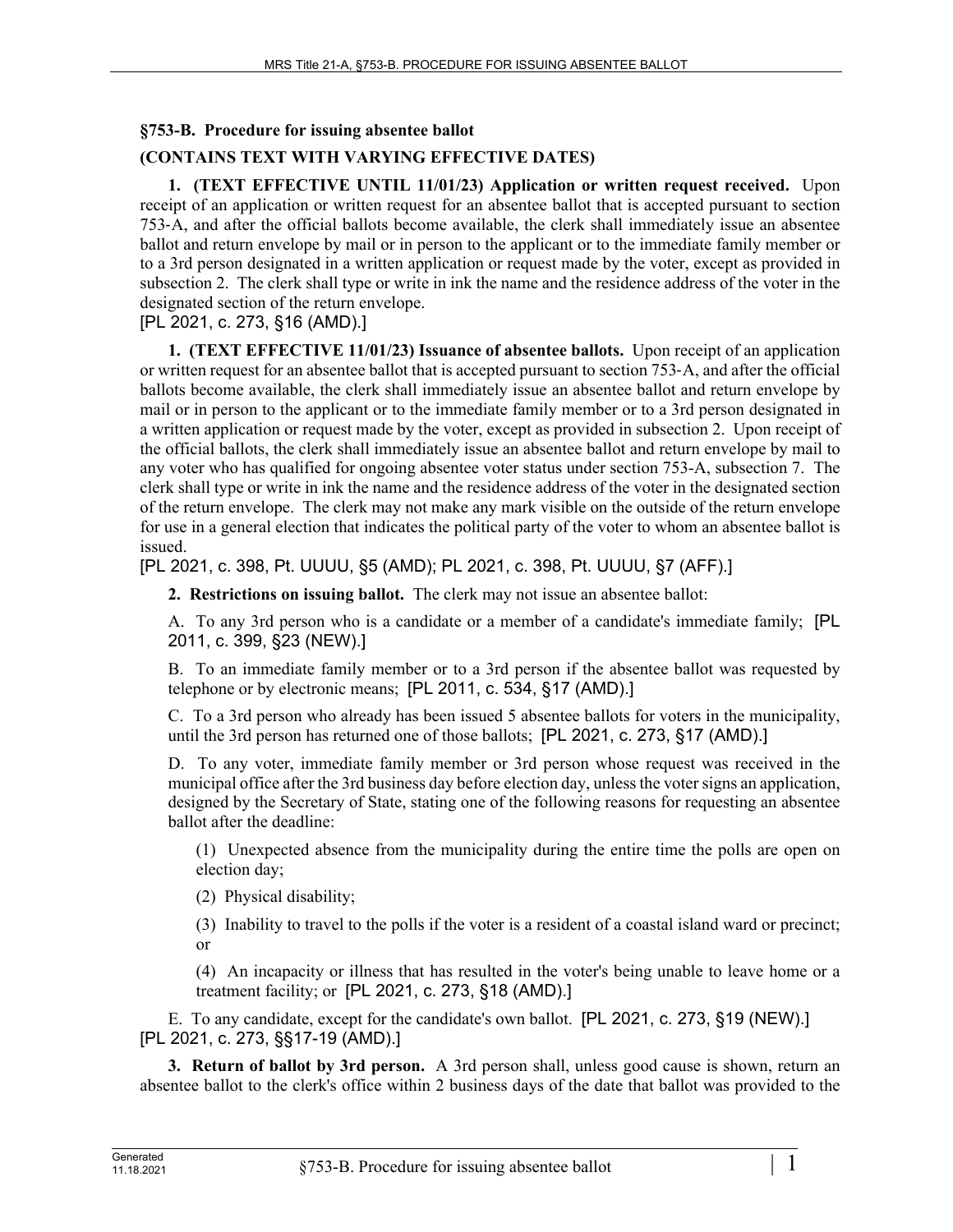3rd person or by the close of the polls on election day, whichever is earlier. The clerk shall inform the 3rd person of the deadline for the return of the ballot. [PL 2001, c. 310, §52 (AMD).]

**4. Duplicate ballot.** The clerk may issue a duplicate state absentee ballot to an applicant if the initially issued ballot has not already been marked and returned to the clerk, the applicant requests one by an acceptable method outlined in this subchapter and:

A. The applicant states good cause, including, but not limited to, loss of, spoiling of or damage to the first absentee ballot. Good cause does not include an applicant's decision to change the applicant's vote after the applicant has returned the ballot to the clerk; or [PL 2011, c. 40, §1 (AMD).]

B. An absentee ballot for the applicant that was furnished to a designated 3rd person was not returned to the clerk's office within the time limit provided in subsection 3. If a ballot for an applicant is not returned to the clerk within that time limit, the clerk shall mail or hand deliver a ballot to that applicant and may not issue another ballot to the applicant except for good cause as provided in this subsection. This paragraph does not affect the deadline for delivery of absentee ballots under section 755. [PL 2003, c. 447, §31 (AMD).]

The clerk may issue a 2nd state absentee ballot to a voter from whom the clerk has received a return envelope apparently containing a state absentee ballot when the State has provided the clerk with replacement ballots to reflect the removal of a candidate's name or the addition of a new candidate's name or the correction of an error or when the absentee ballot envelope has a defect in the affidavit that would cause the ballot to be rejected. When a 2nd state absentee ballot is issued to a voter under this section, the clerk must write the words "second ballot issued" on the return envelope. [PL 2011, c. 534, §19 (AMD).]

**5. Alternate method of balloting by residents of certain licensed facilities.** The municipal clerk shall designate one time during the 30-day period prior to an election during which the municipal clerk shall be present in each licensed nursing home subject to the provisions of Title 22, chapter 405; licensed level IV residential care facility subject to the provisions of Title 22, chapter 1664; and licensed assisted living program with more than 6 beds subject to the provisions of Title 22, chapter 1664, in the municipality for the purpose of conducting absentee voting by residents of these facilities. The clerk shall designate which areas in these facilities constitute the voting place, the voting booth and the guardrail enclosure. The clerk shall post a notice in the municipal office that absentee voting will be conducted as prescribed in this subsection. The clerk shall provide a notice to each licensed facility of the date and time when absentee voting will be conducted. The notice must state that the licensed facility is required to notify the contact person or persons, if any, for each resident that absentee voting will be conducted. Each licensed facility must provide notice, which may be in the form of an e-mail or an electronic newsletter, to the contact person or persons, if any, for each resident of the date and time when absentee voting will be conducted at the facility. Sections 681 and 682 apply to voting in these facilities within the areas designated by the clerk. As used in this subsection, "level IV residential care facility" means a residential care facility as defined by Title 22, section 7852, subsection 14 that has a licensed capacity of more than 6 residents.

## [PL 2019, c. 371, §35 (RPR).]

**6. Clerk to keep list of absentee voters.** The clerk shall create and maintain, in the central voter registration system, an alphabetical list, by district, of the persons who requested or were furnished absentee ballots, including the persons who voted in the presence of the clerk under subsection 8 and the persons whose ballots were issued to a 3rd person under subsection 1. The clerk shall maintain a copy of the lists required under this subsection for a period of 2 years as a public record.

A. The list of absentee voters must include each voter's name, residence address, voting district and party affiliation; the date and manner by which the ballot was requested, issued and received;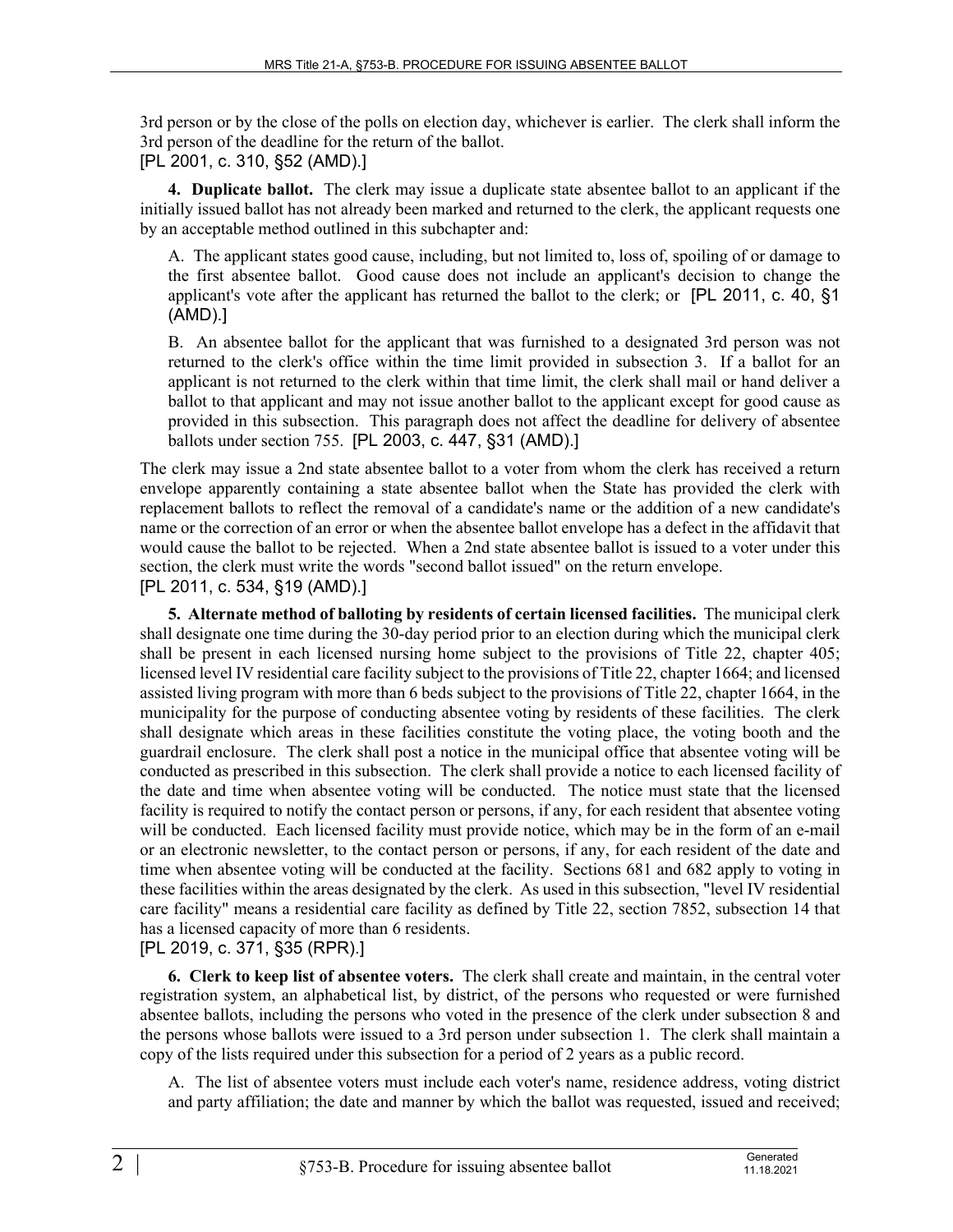and a notation of whether the application and the ballot were accepted or rejected. If the clerk determines that there is a defect on the return envelope of an absentee ballot under section 756, subsection 2 and that defect is cured pursuant to section 756-A, the clerk shall note whether the ballot was accepted or accepted but challenged and shall list the date that the defect was cured as the date that the ballot was received. The clerk must also indicate on the list when the absentee voter is a uniformed service voter, overseas voter or township voter. By the time that all absentee ballots have been processed on election day, the clerk must update the central voter registration system or annotate the printed list of absentee voters to reflect all ballots that were received by the close of the polls on election day, including a notation of whether the ballots were accepted, accepted but challenged or rejected and the reasons for such rejections. This list, reflecting all absentee ballots received by the close of the polls, must be made available for public inspection. Any absentee voter certified as a participant in the Address Confidentiality Program pursuant to Title 5, section 90‑B must be listed by the voter code assigned to that individual under the program instead of by the voter's name and reflect the Address Confidentiality Program address assigned to the voter. The list of absentee voters must be sorted so that the program participants appear at the end of the list and must be printed on a separate page of the list. The portion of the list of absentee voters relating to Address Confidentiality Program participants must be kept under seal and excluded from public inspection. [PL 2021, c. 273, §20 (AMD).]

B. The clerk creates the list of absentee voters as required in paragraph A by marking the records of registered voters in the central voter registration system. The clerk must sign and date each official printed copy of the list of absentee voters that is created for public inspection, certifying that the list is a true and accurate list of absentee voters for the applicable election. No additional certification is required by the registrar of voters. [PL 2005, c. 568, §18 (RPR).]

C. The clerk shall also keep a list of the 3rd persons designated in applications or written requests to whom absentee ballots are sent or delivered under subsection 1 and of the number of absentee ballots sent or delivered to them. This list of 3rd person ballot carriers must include telephone numbers for contacting the 3rd persons. [PL 2001, c. 310, §54 (NEW).]

D. [PL 2005, c. 364, §7 (RP).]

E. Within 5 business days after each election, the clerk shall update the central voter registration system to include the changes required by paragraph A. The clerk also must update the central voter registration system to reflect any absentee ballots received after the polls have closed on election day by changing the rejection reason. When all updates have been made in the central voter registration system, the clerk shall certify this to the Secretary of State and make a final list of absentee ballots available for public inspection. [PL 2007, c. 515, §11 (AMD).]

[PL 2021, c. 273, §20 (AMD).]

**7. Registration verified.** If the applicant is registered and enrolled when necessary, the ballot must be sent to the applicant. If the applicant has registered and enrolled when necessary under section 155 and will attain 18 years of age on or before the date of the election, the registrar or clerk shall so certify on the application. If not, the registrar or clerk shall write "not registered" or "not enrolled" on the face of the application and sign the registrar's or clerk's name. Whenever an application for an absentee ballot is denied, the municipal clerk shall immediately notify the applicant in writing of the reason for the denial.

[PL 1999, c. 645, §6 (NEW).]

**8. Absentee voting in presence of clerk.** A person who wishes to vote by absentee ballot may, without completing an application, vote by absentee ballot in the presence of the clerk, except as provided in subsection 2. Before issuing a ballot, the clerk shall verify that it is the voter who is requesting the ballot by confirming the voter's residence address and year of birth with the information in the voter's record. The method of voting is otherwise as prescribed in this article. After the person